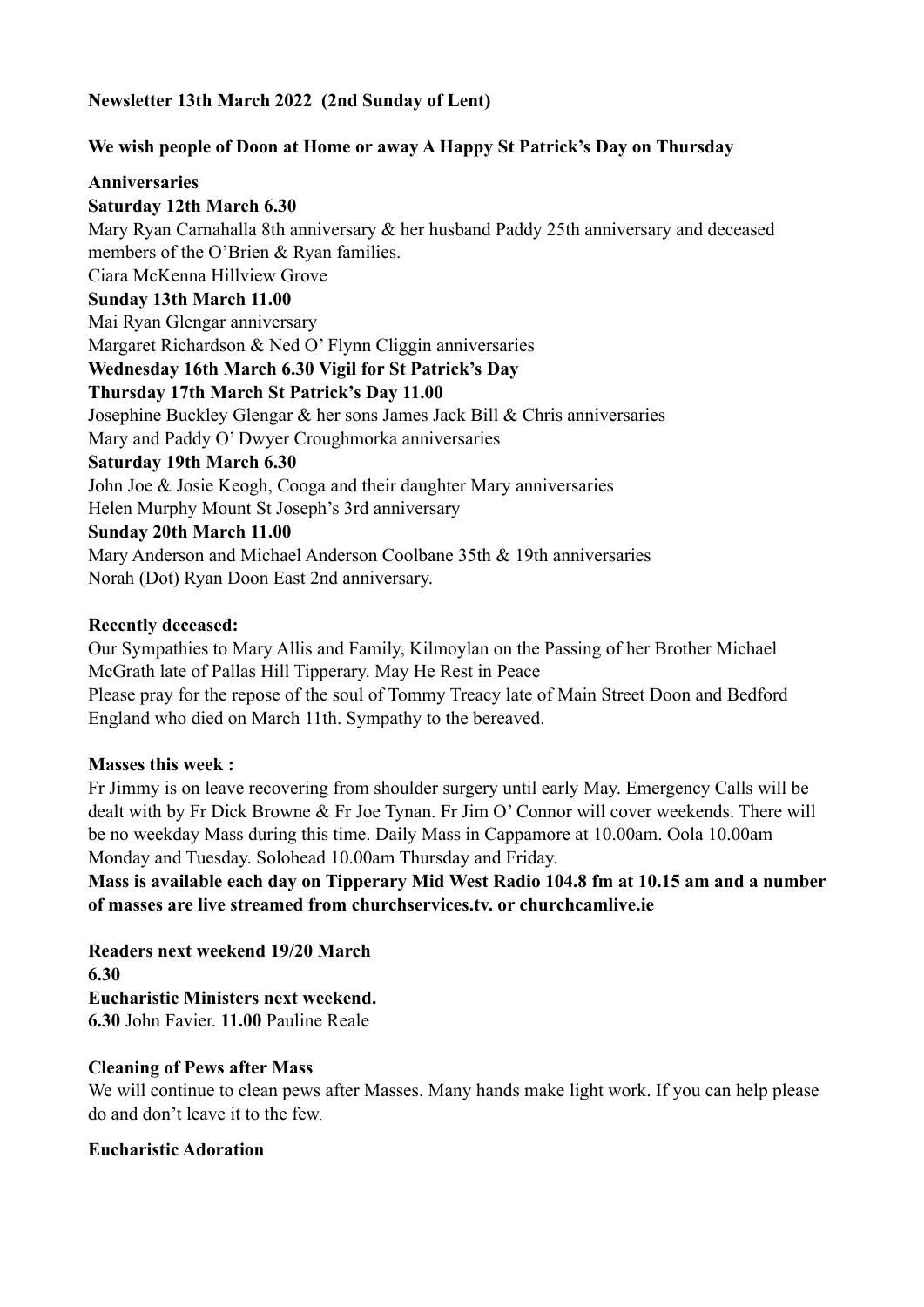Adoration each Wednesday from 3pm until 7pm. If you can give some of your time in Adoration please contact John O' Brien, Marcia Mooney or Mary McLeod who will include your name on the Rota.

**Dates for the Diary** Confirmation April 6th. First Holy Communion 7th May. We keep all the children and their families and teachers in our prayers over the coming weeks.

## **Cemetery Mass**

Friday 29th July 2022 8pm. Please let family and friends know. A collection is taken up on the night to help defray the costs of the upkeep of our Cemetery.

**The Legion of Mary:** weekly meetings take place in the Pastoral Centre on Tuesday evenings at 7.00 pm. New members most welcome.

## **Weekly Envelopes:**

A big thank you to all who continue to support your Parish through the weekly envelope. You may put them in the secure boxes in the church or put them in the letterbox of the parochial house. Donations may also be made on line by visiting the Parish Website [doonparish.ie](http://doonparish.ie) Your financial support for your parish is very much appreciated and every contribution makes a difference. If a box is not delivered to you and you would like one please contact Fr Jimmy. Please make cheques payable to **Doon Parochial A/C**. You make also make a donation to the basket collection taken up at weekend masses.

## **Dún Bleisce Historical Society**

Annual Table Quiz in Moore's Bar Doon Friday 18th March at 9.30. €40 for table of 4. Raffle and a good evening's entertainment guaranteed. Proceeds from the night will go to the Irish Red Cross Ukraine Crisis Appeal.

## **Doon Community Council Notes:**

For bookings of hall or Astro Turf pitch: please text/phone 085 755 7318. Bookings must be made in advance. Please follow the most up to date government guidelines on COVID-19 if using the facilities.

**Line Dancing:** every Friday at 8.30pm in Doon Community Centre. Booking by text. Contact Pat 087 2577761.

**Local taxi service:** covering Cappamore, Doon , Cappawhite, Pallasgrean etc. Limerick junction train transfers, Hospital appointments, g.p. visits, shopping , limerick city , Tipperary town. Phone 0851001381.

#### **Doon Breakfast and after school club**

Doon Breakfast & After School Club are now taking new bookings for the 2022/2023 school year. We currently cater for children attending both primary schools in Doon. If your child attends a primary which we do not currently collect from please contact Jane on 085 7150087 & we'll discuss options

#### **Easter Camp**

Easter camp will run in Doon Community Centre from the 19th-22nd of April (Tues-Fri).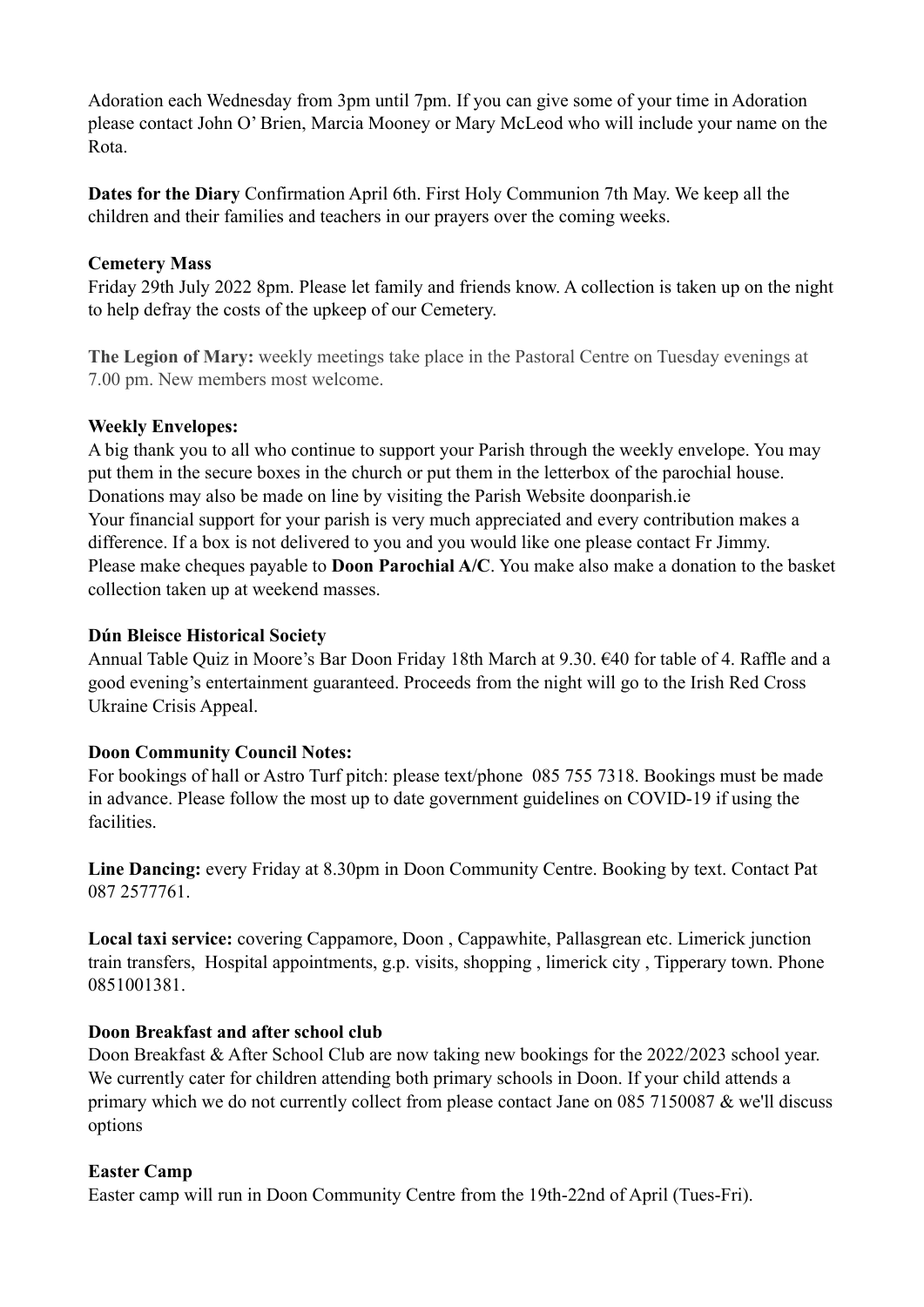Camp is suitable for primary school aged children.

All necessary Covid-19 infection control precautions will be taken, in line with guidelines.

Times: 8.30am - 3pm Cost: €25 per child per day.

10% discount for siblings attending 4 consecutive days.

\*\*€50 deposit required for new customers\*\*

Our highly trained & garda vetted staff are ready for some Art, Games, Sports and Fun with the children, without a Switch or YouTube in sight. Contact Jane on 085 7150087 to book.

# **Doon GAA Notes**

## **Doon GAA Lotto**

Lotto Numbers Monday March, 7th 2022

Lotto Tickets can be purchased in Doon at O'Sullivans Centra & Damien Richardson Butchers. Cut Off time for Online Sales is 8pm every Monday.

Jackpot  $\text{\e}15,200$ 

Numbers Drawn 5-18-23-27

Eight Match 3  $\omega \in 30$  each

- 1. Mike Hayes, Moanduff.
- 2. Charles Duggan, Tullamore (Online).
- 3. Alison Cremins, Toomaline (Online).
- 4. Bob Purcell c/o Benji
- 5. Antoinette McNamara, Liscaugh (Online).
- 6. Carol Hanly c/o Centra.
- 7. John Ryan, Carnahalla.
- 8. Melissa Coughlan (Online).
- 10 Lucky Dips at  $\epsilon$ 20 each
- 1. Andy Mackey, Gurtavalla.
- 2. Seán & Kathleen O'Dwyer, Dromsally.
- 3. Brendan Ryan, Cooga Upper (Online).
- 4. Bob Purcell c/o Benji.
- 5. Noreen & Luke c/o James Nolan.
- 6. Willie Hayes c/o Martin.
- 7. Kathleen Treacy, Glengar.
- 8. The Murphy Family c/o Tom Murphy.
- 9. Paddy Ryan c/o Declan.
- 10. Alan O'Brien, Cooga.

Promoters Prize, €25: Paddy Anderson

Next week's Jackpot €15,400. Draw will be held in Clubhouse on March 14th 2022.

## **Annual Clothes Collection**

Doon G.A.A Will Hold its Annual Clothes Collection Starting Mon 14th March. Any Items of Clothing, Shoes Belts, Bed Sheets Curtains etc Would be Welcomed. Bags Can Be Dropped Anytime at the Clubhouse Door.

**Road Hurling Tournament is Back!** St Patrick's Day Thur 17th March 9.00am to 12.noon. Toher Creamery to Doon GAA Field. Teams of 3. Adults  $\epsilon$ 10 u18  $\epsilon$ 5. Contact Any Senior Player to Register a Team From TODAY or Register on The 17th at The Clubhouse From 8.30am